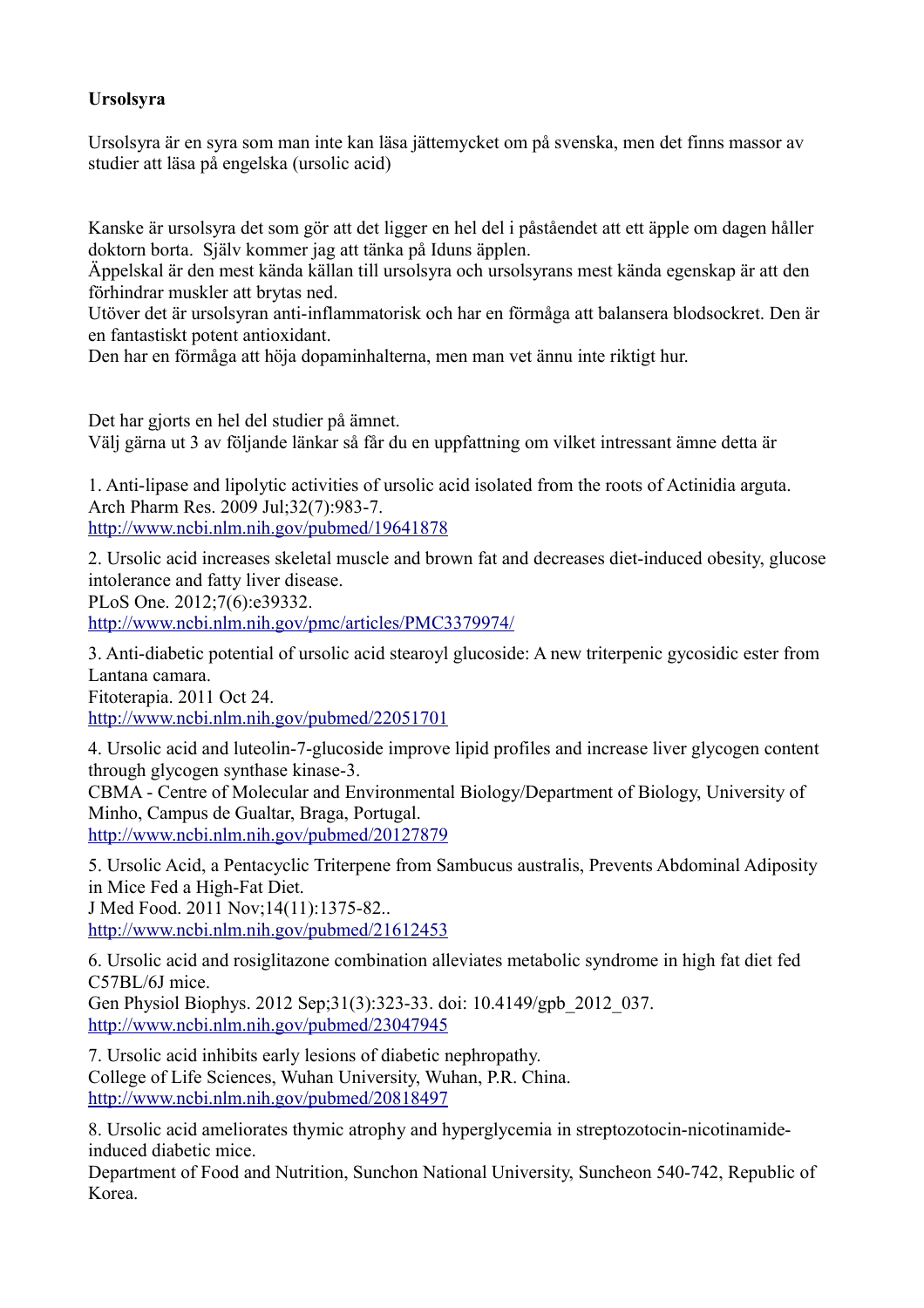<http://www.ncbi.nlm.nih.gov/pubmed/20869956>

9. mRNA expression signatures of human skeletal muscle atrophy identify a natural compound that increases muscle mass.

Department of Internal Medicine, Roy J. and Lucille A. Carver College of Medicine, The University of Iowa, Iowa City, IA 52242, USA.

<http://www.ncbi.nlm.nih.gov/pubmed/21641545>

10. Potent anti-inflammatory activity of ursolic acid, a triterpenoid antioxidant, is mediated through suppression of NF-κB, AP-1 and NF-AT. PLoS One. 2012;7(2):e31318. <http://www.ncbi.nlm.nih.gov/pubmed/22363615>

11. Ursolic acid suppresses IL-6 induced C-reactive protein expression in HepG2 and protects HUVECs from injury induced by CRP. Eur J Pharm Sci. 2012 Jan 23;45(1-2):190-4. <http://www.ncbi.nlm.nih.gov/pubmed/22108347>

12. Ursolic acid is a PPAR-α agonist that regulates hepatic lipid metabolism. Bioorg Med Chem Lett. 2011 Oct 1;21(19):5876-80. <http://www.ncbi.nlm.nih.gov/pubmed/21855333>

13. Ursolic acid stimulates lipolysis in primary-cultured rat adipocytes. Mol Nutr Food Res. 2010 Nov;54(11):1609-17. <http://www.ncbi.nlm.nih.gov/pubmed/20521271>

14. Ursolic acid from the Chinese herb danshen (Salvia miltiorrhiza L.) upregulates eNOS and downregulates Nox4 expression in human endothelial cells. Atherosclerosis. 2007 Nov;195(1):e104-11. <http://www.ncbi.nlm.nih.gov/pubmed/17481637>

15. Prunella vulgaris L. Upregulates eNOS expression in human endothelial cells. Am J Chin Med. 2010;38(3):599-611. <http://www.ncbi.nlm.nih.gov/pubmed/20503475>

16. Ursolic acid induces allograft inflammatory factor-1 expression via a nitric oxide-related mechanism and increases neovascularization. J Agric Food Chem. 2010 Dec 22;58(24):12941-9. <http://www.ncbi.nlm.nih.gov/pubmed/21070071>

17. Stimulation of glucose uptake by triterpenoids from Weigela subsessilis. Phytother Res. 2010 Jan;24(1):49-53. <http://www.ncbi.nlm.nih.gov/pubmed/19548274>

18. Modulation of angiogenic factors by ursolic acid Biochem Biophys Res Commun. 2008 Jul 4;371(3):556-60. Epub 2008 Apr 28. <http://www.ncbi.nlm.nih.gov/pubmed/18448068>

19. Antidepressant-like effect of ursolic acid isolated from Rosmarinus officinalis L. in mice: Evidence for the involvement of the dopaminergic system. Pharmacol Biochem Behav. 2012 Aug 25;103(2):204-211. doi: 10.1016/j.pbb.2012.08.016. <http://www.ncbi.nlm.nih.gov/pubmed/22940588>

20.Ursolic acid enhances mouse liver regeneration after partial hepatectomy. Pharm Biol. 2012 Apr;50(4):523-8. <http://www.ncbi.nlm.nih.gov/pubmed/22136205>